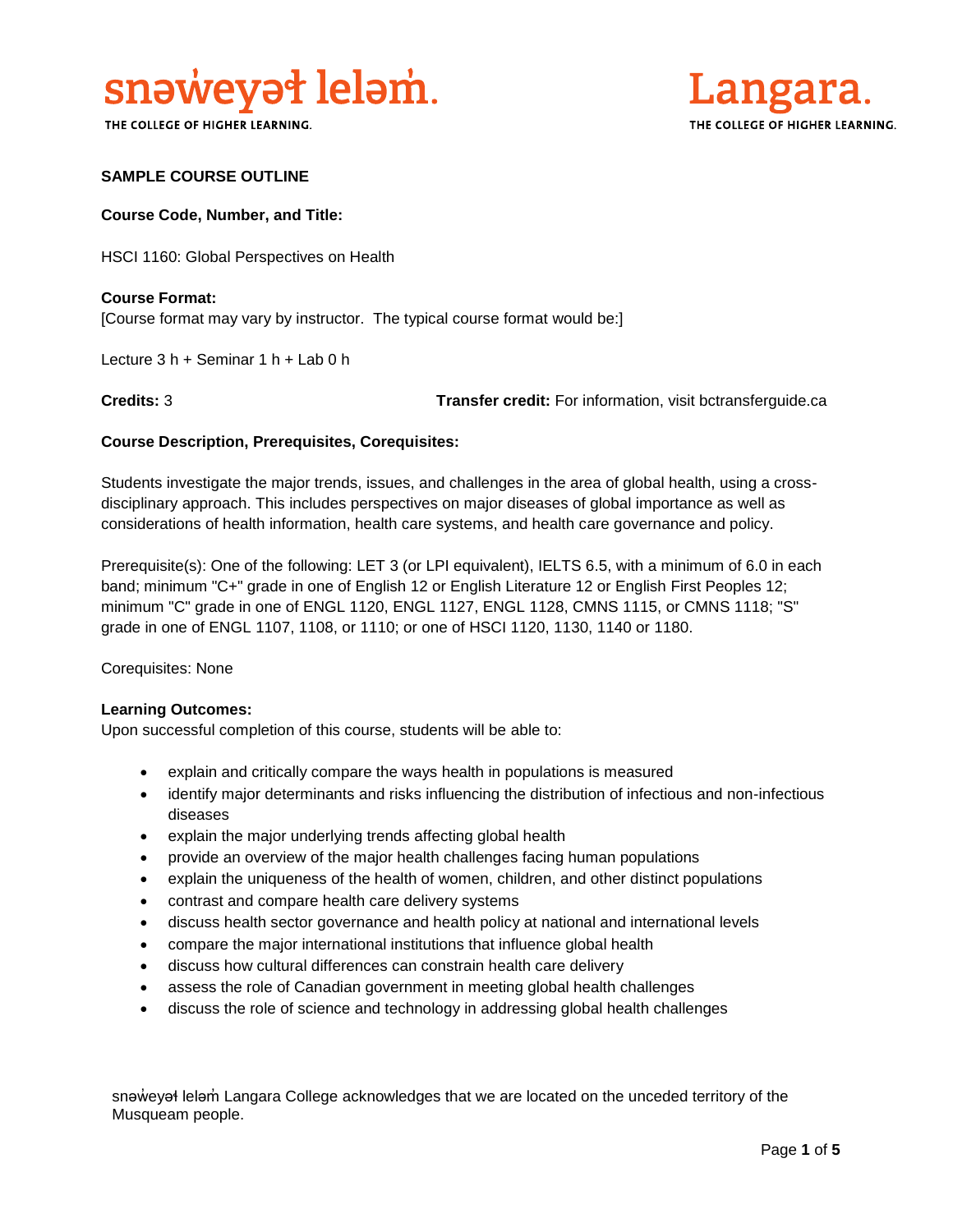

THE COLLEGE OF HIGHER LEARNING.



## **Instructor(s): TBA Office: TBA Phone: 604 323 XXXX Email: TBA**

**Office Hours: TBA** 

## **Textbook and Course Materials:**

[Textbook selection may vary by instructor. An example of texts and course materials for this course might be:}

For textbook information, visit [https://mycampusstore.langara.bc.ca/buy\\_courselisting.asp?selTerm=3|8](https://mycampusstore.langara.bc.ca/buy_courselisting.asp?selTerm=3|8)

Note: *This course may use an electronic (online) instructional resource that is located outside of Canada*  for mandatory graded class work. You may be required to enter personal information, such as your name *and email address, to log in to this resource. This means that your personal information could be stored on servers located outside of Canada and may be accessed by U.S. authorities, subject to federal laws. Where possible, you may log in with an email pseudonym as long as you provide the pseudonym to me so I can identify you when reviewing your class work.* 

## **Assessments and Weighting:**

**Final Exam** 20% **Other Assessments %** (An example of other assessments might be:) %

Midterm Exam: 20% Quizzes/Tests: 20% Assignments: 20% Project: 20%

Number of assignments: 2

Participation format: Class discussion and group project

Number and variety of writing assignments: Essay and group presentation

Proportion of individual and group work: Individual: 90% Group: 10%

**Grading System:** Letter grade Specific grading schemes will be detailed in each course section outline.

Passing grade: D

*This generic outline is for planning purposes only.*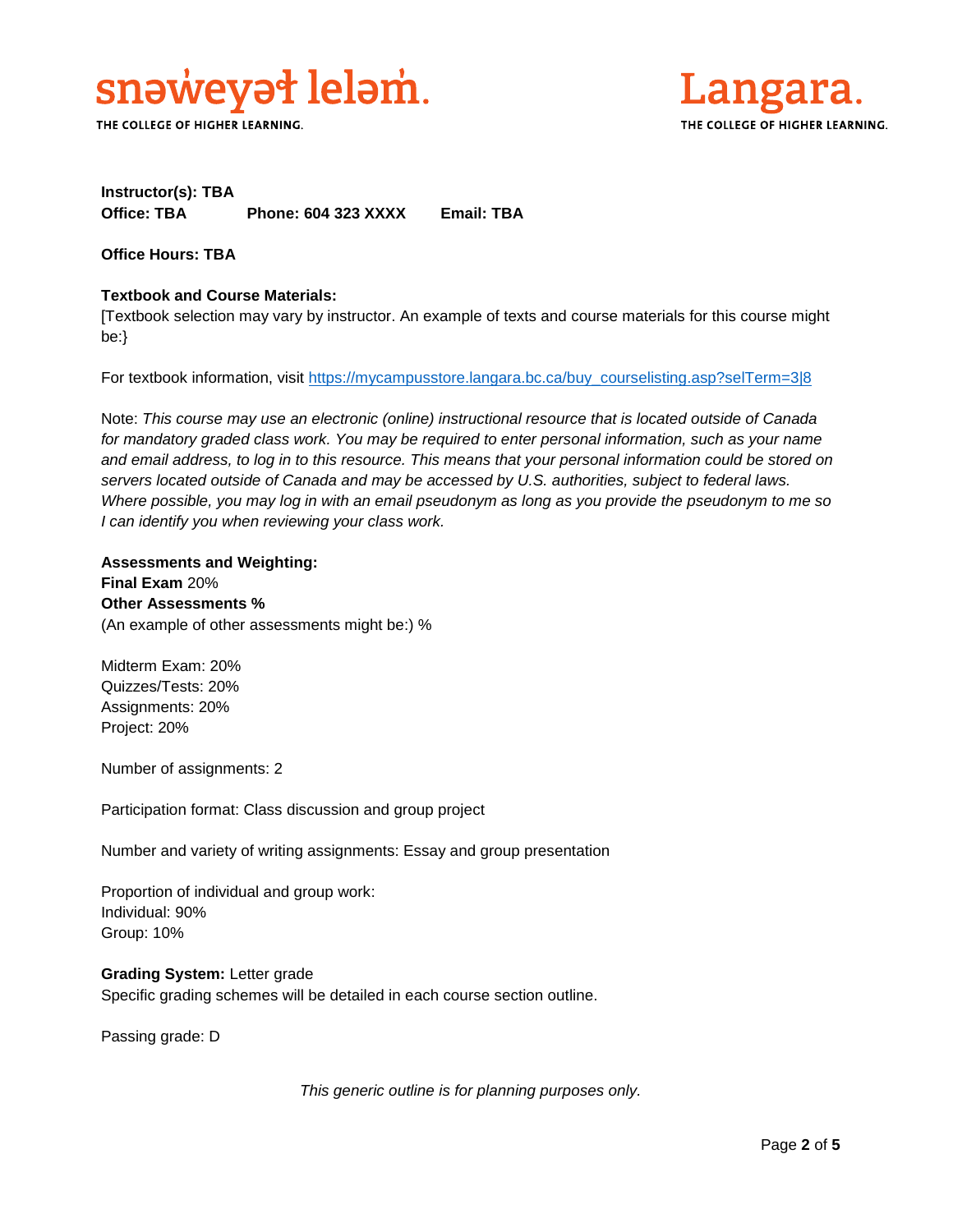## snaweyał lelam.

THE COLLEGE OF HIGHER LEARNING.



## **Topics Covered:**

[Topics covered may vary by instructor. An example of topics covered might be:]

| Week           | Hours | Topic                                                                          |
|----------------|-------|--------------------------------------------------------------------------------|
| 1              | 4     | Overview of Global Health                                                      |
|                |       | How the concept of global health emerged                                       |
|                |       | Public health, population health and international health<br>$\circ$           |
|                |       | The concept of development at the national and international<br>$\Omega$       |
|                |       | levels                                                                         |
|                |       | Major influences on global health<br>$\Omega$                                  |
|                |       | How global health is described                                                 |
|                |       | Metrics, indicators: what is measured and how<br>$\circ$                       |
|                |       | The question of health information<br>$\circ$                                  |
| $\overline{2}$ | 4     | An Unequal World                                                               |
|                |       | Concepts of determinants and risks                                             |
|                |       | Poverty, education, wealth and health                                          |
|                |       | Broader metrics - social and economic indicators                               |
|                |       | The challenges of inequity<br>$\bullet$                                        |
| 3              | 4     | Disease distribution and trends: Infectious Disease                            |
|                |       | <b>Classification of disease</b><br>$\bullet$                                  |
|                |       | Infectious diseases                                                            |
|                |       | Etiology, transmission and environment<br>$\circ$                              |
|                |       | Emerging disease challenges<br>$\circ$                                         |
| 4              | 4     | Disease distribution and trends: Non-infectious Disease                        |
|                |       | Non-infectious diseases and trends                                             |
|                |       | Environmental and occupational diseases                                        |
|                |       | Nutrition and disease                                                          |
|                |       | Women's health                                                                 |
|                |       | Sexual and reproductive health                                                 |
|                |       | Child health                                                                   |
|                |       | Health of distinct populations                                                 |
| 5              | 4     | <b>Population Transitions</b>                                                  |
|                |       | Introduction to demographics and population studies<br>$\bullet$               |
|                |       | Population trends<br>$\bullet$                                                 |
|                |       | Approaches to population growth at the national and international<br>$\bullet$ |
|                |       | levels                                                                         |
|                |       | Impact of the recognition of the rights of women and ICPD<br>$\circ$<br>1994   |
|                |       | Demographic, socio-economic and health transitions                             |

*This generic outline is for planning purposes only.*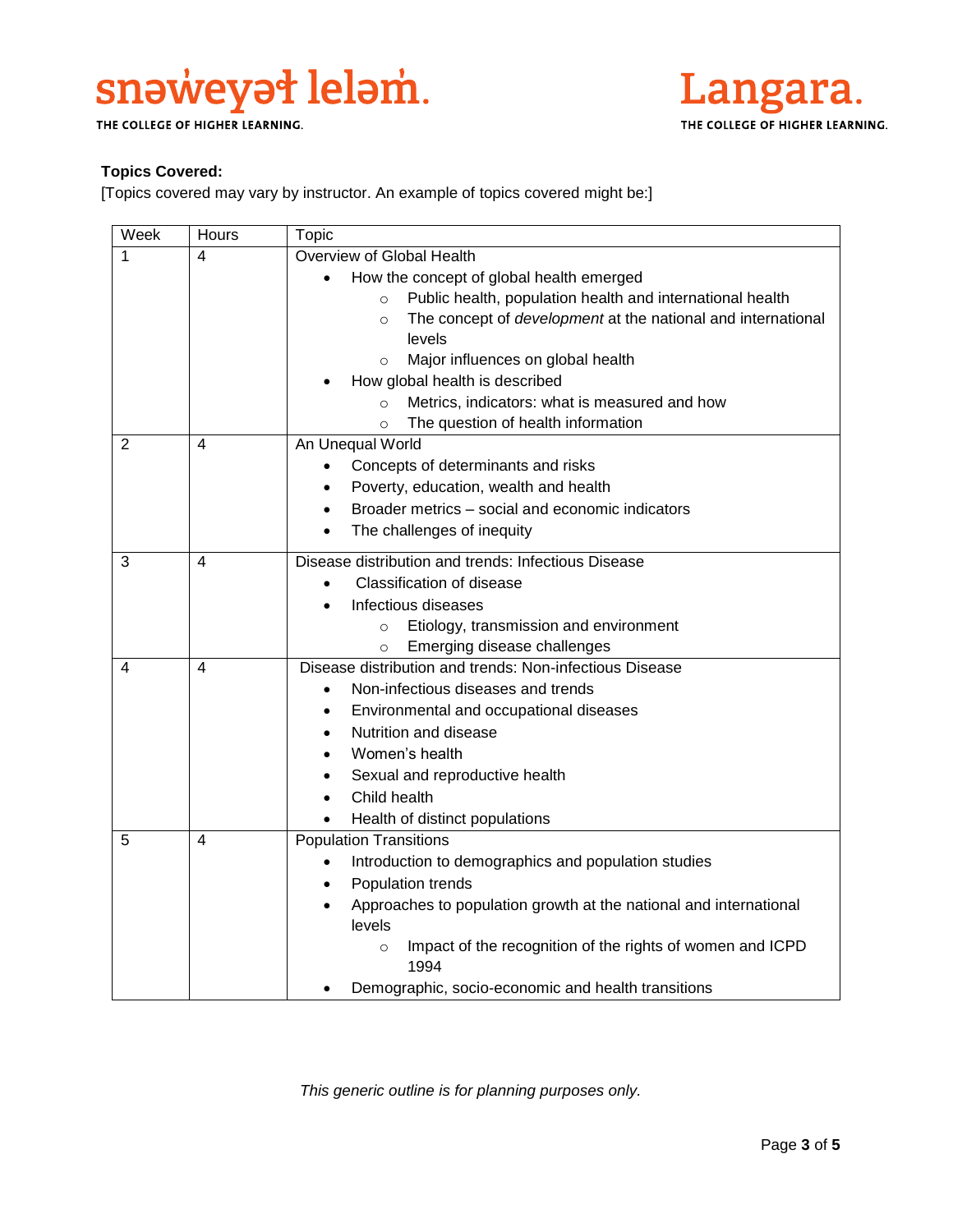# snaweyał lelam.

THE COLLEGE OF HIGHER LEARNING.



| 6              | 4              | Bridging the Gulf: Culture and Health<br>Belief systems concerning health and disease<br><b>Health literacy</b><br>Scientific and traditional systems of knowledge<br>Challenges of inducing health-seeking behaviour<br>$\bullet$<br>Concept of health promotion and the Ottawa Charter<br>$\bullet$                                                                                                                         |
|----------------|----------------|-------------------------------------------------------------------------------------------------------------------------------------------------------------------------------------------------------------------------------------------------------------------------------------------------------------------------------------------------------------------------------------------------------------------------------|
| $\overline{7}$ | 4              | <b>Health Care Delivery Systems</b><br>Health care delivery system designs, strengths and weaknesses<br>$\bullet$<br>Vertical vs. integrated interventions in national systems<br>Health economics : resource distribution and availability<br>Stimulating demand<br>Concept of primary health care                                                                                                                           |
| 8              | $\overline{4}$ | Health Care Governance and Health policy<br>Concept of governance and application to the health sector<br>Emerging principles of health care governance<br>$\bullet$<br>Concept of policy<br>$\bullet$<br>Ideological and rational policy initiatives<br>$\bullet$<br>Public and private sector roles in health<br>$\bullet$<br>Global influences on health policy<br>Role of medical science and the evidence-based approach |
| 9              | 4              | WHO is doing WHAT?<br>The nature and role of multilateral organizations<br>$\bullet$<br>Bilateral aid - a critical review<br>International responses and agreements<br>$\bullet$<br>The challenge of ownership<br>$\bullet$<br>International, regional and global health programs<br>$\bullet$<br>Non-government, non-corporate organizations: the NGOs<br>$\bullet$                                                          |
| 10             | 4              | <b>Other International Entities</b><br>Globalization, transnational corporations and global health<br>The Pharmaceutical Industry in Developing Countries<br>The Essential Drug Battle<br>$\circ$<br>Rational use of drugs movement<br>$\circ$                                                                                                                                                                                |

*This generic outline is for planning purposes only.*